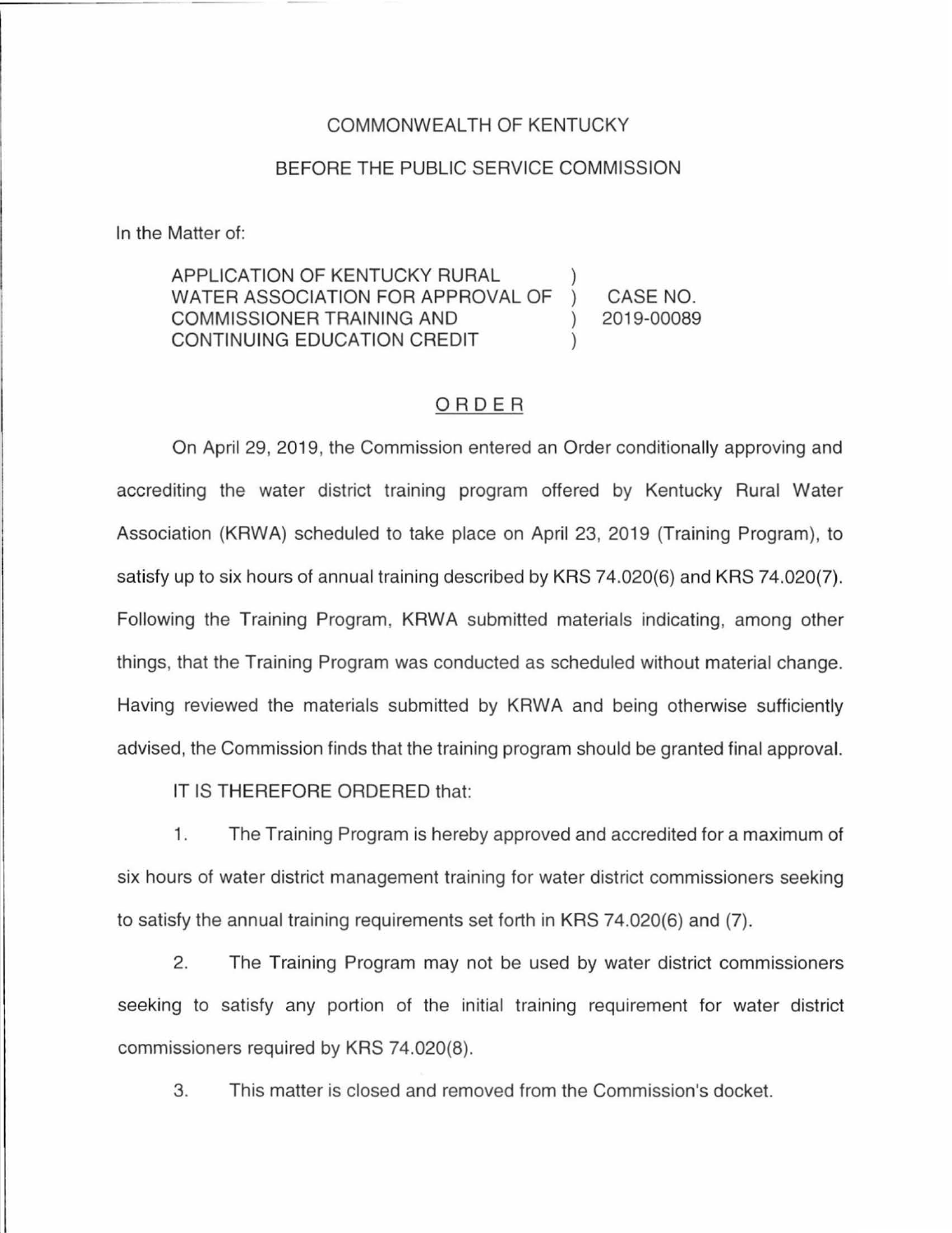By the Commission

**ENTERED JUN 06 2019** KENTUCKY PUBLIC<br>SERVICE COMMISSION

ATTEST:

Twee R. Purso **Executive Director** 

Case No. 2019-00089